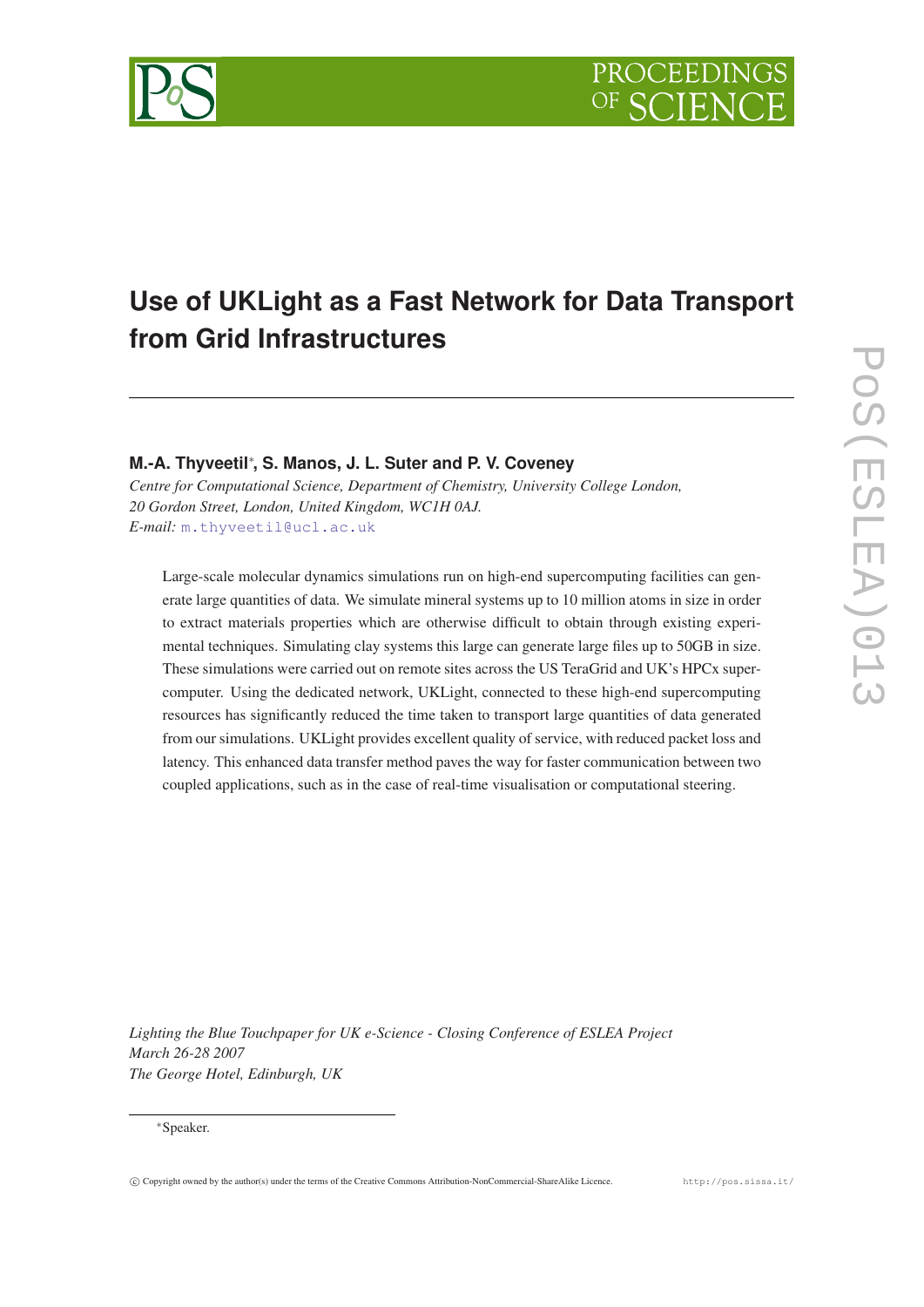## 1. Introduction

Computational grids [[1](#page-4-0), [2,](#page-4-0) [3\]](#page-4-0) provide an attractive environment in which to undertake the intensive compute tasks required for large-scale molecular dynamics (MD) simulation. Large-scale atomistic simulations, which we define as containing more than 100,000 atoms, provide a bridge between atomistic and mesoscopic scale simulations [[4](#page-4-0)]. Operating over at least tens of thousands of atoms, emergent mesoscopic properties are observed in full atomistic detail. Large-scale simulations of clay nanocomposites reveal long wavelength, low amplitude thermal undulations [\[5\]](#page-4-0). Small simulation sizes implicitly inhibit long wavelength clay sheet flexibility due to the periodic boundaries used in condensed matter molecular dynamics, which effectively pin the clay sheet at the edges of the simulation cell. It is often difficult to predict how nanocomposites will behave from theories of conventional composite behavior due to the disparity of dimensions; hence the need for large-scale molecular simulation to sample all possible length scales[[6](#page-4-0), [7](#page-4-0), [8](#page-4-0), [9](#page-4-0)]. We perform many simulations at various system sizes; the largest approaches that of realistic clay platelets and contains upwards of a million atoms. Using computational grid resources allows the turnaround on the large number of simulations required to be on a feasible timescale. We utilise Grid resources on the US TeraGrid and the UK's flagship machine HPCx. Jobs are launched remotely using the Application Hosting Environment [[10\]](#page-4-0)[[11\]](#page-4-0).

With increasingly large simulation sizes now possible, new problems appear as our largest simulations can generate files up to 50GB in size. These files contain important atomistic data which need to be retrieved from the remote Grid resource to a local machine, but this can become time consuming. An answer to the problems of slow and unreliable networks is to use switched-circuit networks. In a switched-circuit network the user has sole use of a dedicated network connection, thus eliminating contention with other traffic and providing excellent, predictable, Quality of Service (QoS). Switched-circuit networks can be implemented in various ways, though there has been much recent work on allocating users or groups sole use of individual wavelengths (lambdas) in multi-wavelength optical fibres[[12\]](#page-4-0). In the UK dedicated connections are available via the UK-Light network which uses manually-configured SDH circuits. In this paper we present network tests intended to optimise the use of local machines at UCL connected by UKLight to external Grid resources. We conclude with a summary of our findings and future plans we have with UKLight.

# 2. Performance Testing of UKLight

Currently, a lambda network operates in the UK called UKLight<sup>1</sup>. It provides a fast connection between UCL and various supercomputing resources such as EPCC's  $HPCx^2$  and the TeraGrid<sup>3</sup>. We carried out a series of tests on the performance of the link between UCL and HPCx, as well as UCL and the TeraGrid. Preliminary results showed that the link was not as fast as expected. Two methods could have been used in order to improve the bandwidth of the link. The first was to use GridFTP in order to use multiple streams over one link. The problem with this method is that it can be difficult to implement on a network such as UKLight. This led us to use common software

<sup>1</sup>http://www.uklight.ac.uk

<sup>2</sup>http://www.hpcx.ac.uk

<sup>3</sup>http://www.teragrid.org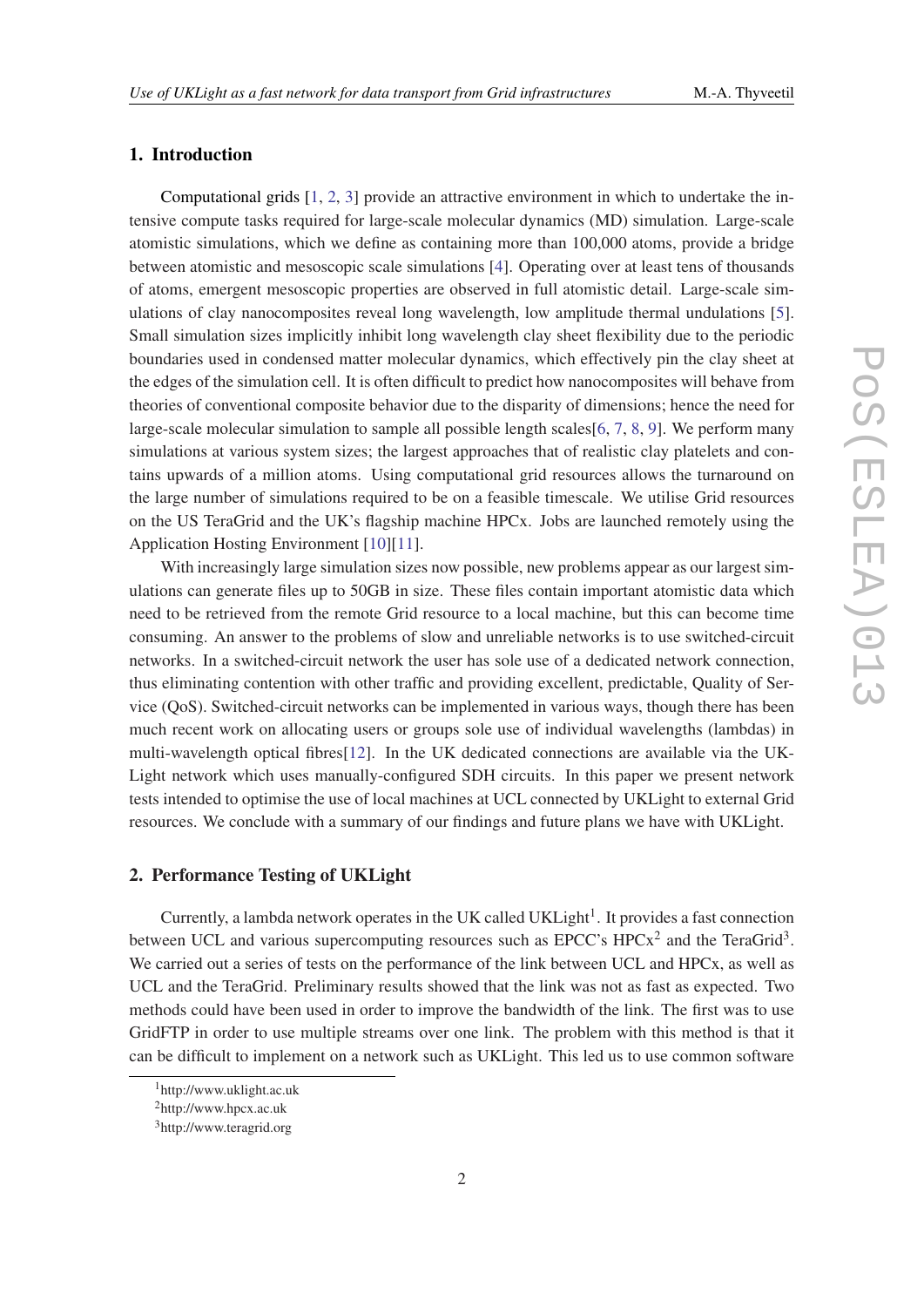such as SSH, along with network tuning to achieve maximum bandwidth over a single stream. Specifically, we needed to tune the TCP window size in order to achieve maximum bandwidth. This section describes the methodology we used to test the system and the results we obtained once network parameters were tuned.

#### 2.1 Methodology

Currently high-performance dedicated network connections are provided in the UK by the UKLight<sup>4</sup> network. The first connection studied was between a Linux box connected to the same UKLight switch as UCL's SGI Prism and a box connected to the UKLight switch of HPCx. The second connection was between UCL and the TeraGrid's IA-64 Linux cluster NCSA. NCSA's network parameters were already tuned, therefore a separate machine was not needed for testing.

Iperf is a network tool which we used to test UDP and TCP bandwidth between networked computers<sup>5</sup>. Iperf UDP tests provided the maximum bandwidth of the connection before packet loss is seen. This test was carried out in both the production network and UKLight. In all UDP tests the Grid resource acted as the client while the UCL Linux machine was the server. The result of the UDP tests can be used to calculate the bandwidth delay product (BDP) of the link, which is found by: bandwidth  $\times$  round trip time. The round trip time is the time elapsed for a message to travel to a remote place and back again. The BDP helps determine the maximum window size for TCP communication.

In order to get the best performance from a network, the TCP window size defined on the kernel and application side, needs to be tuned. The Linux kernel parameters which we needed to adjust were as follows:

/*proc*/*sys*/*net*/*core*/*wmem*\_*max* /*proc*/*sys*/*net*/*core*/*rmem*\_*max* /*proc*/*sys*/*net*/*ipv*4/*tcp*\_*rmem* /*proc*/*sys*/*net*/*ipv*4/*tcp*\_*wmem*

In addition, we used the application called High Performance Enabled SSH/SCP (HPN-SSH) $\rm^6$ ; this is a patch for recent OpenSSH releases which allows adjustment of the TCP window size within the application. With these changes in place, we then tested the performance of SCP on all connections, including the production network, UKLight with untuned network parameters and also with tuned network parameters.

### 2.2 Results

The UDP tests showed that the connection between UCL and other grid resources could be as large as 40MB/s, as summarised in Table [1](#page-3-0). The TCP tests showed that a maximum of 34.4MB/s could be achieved, as shown in Table [2.](#page-3-0) Using these parameters, the Linux kernel parameters were tuned and HPN-SSH was used to compare the data transfer rates for the production network, as well

<sup>4</sup>http://www.uklight.ac.uk

<sup>5</sup>http://dast.nlanr.net/Projects/Iperf

<sup>6</sup>http://www.psc.edu/networking/projects/hpn-ssh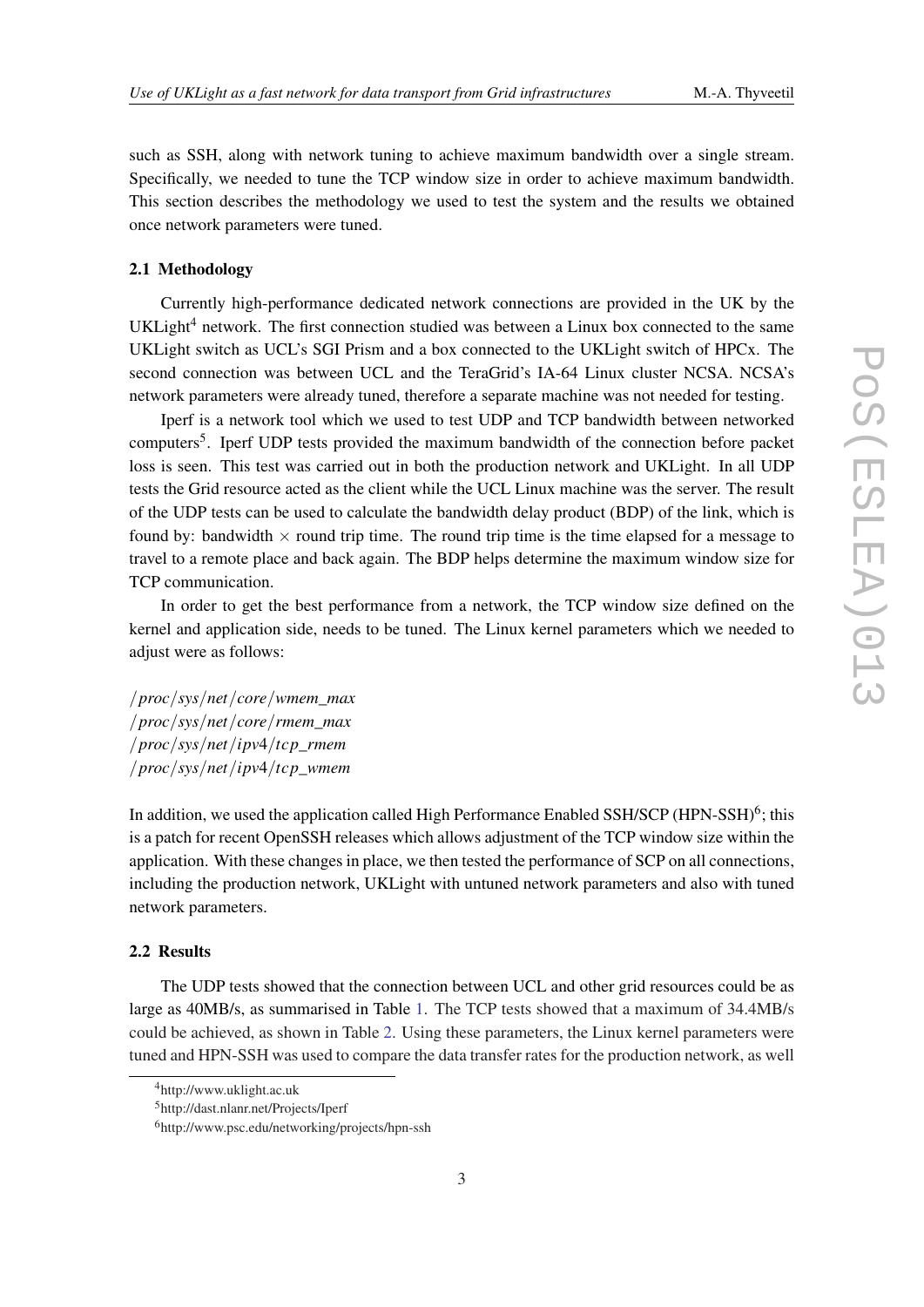<span id="page-3-0"></span>as the untuned and tuned UKLight network. As summarised in Table 3, a massive improvement can be seen using tuned network parameters. The academic Super Janet production network operates at 4.5MB/s for connections within the UK and 600KB/s from UCL to TeraGrid's NCSA, whilst with tuned network parameters, the bandwidth of the connection goes up to 16MB/s for the NCSA UKLight link and 28MB/s for the HPCx link.

|                   | Grid resource   Maximum Bandwidth (MB/s)   Round trip time   Bandwidth delay product |                 |       |
|-------------------|--------------------------------------------------------------------------------------|-----------------|-------|
| <b>NCSA</b>       | $40$ MB/s                                                                            | 92ms            | 3.2MB |
| <b>HPCx Linux</b> | 32MB/s                                                                               | 8 <sub>ms</sub> | 300KB |

Table 1: Results for UDP tests of UKLight connection between UCL and Grid resources. The Grid resource acted as the Iperf client while the UCL Linux machine was the server.

|                   |                     | Grid resource   Maximum Bandwidth (MB/s)   Maximum Window Size (MB) |
|-------------------|---------------------|---------------------------------------------------------------------|
| NCSA <sup>.</sup> | $34.3 \text{ MB/s}$ | 4MB                                                                 |
| <b>HPCx Linux</b> | 34.4MB/s            | 3MB                                                                 |

Table 2: Results for TCP tests of UKLight connection between UCL and Grid resources. The Grid resource acted as the Iperf client while the UCL Linux machine was the server.

|                   | Maximum bandwidth (MB/s) |                                                     |           |  |
|-------------------|--------------------------|-----------------------------------------------------|-----------|--|
| Grid resource     |                          | Janet Network   UKLight (untuned)   UKLight (tuned) |           |  |
| <b>NCSA</b>       | $0.6$ MB/s               | $0.7$ MB/s                                          | $16$ MB/s |  |
| <b>HPCx Linux</b> | $4.5$ MB/s               | $8$ MB/s                                            | $28$ MB/s |  |

Table 3: Comparison of networks using the maximum bandwidth obtained from SCP. A great improvement is seen using UKLight over the academic Super Janet network.

# 3. Conclusion

We conclude that UKLight makes a significant impact when transporting large files from Grid resources. In order to achieve the maximum bandwidth of this link over a single stream network parameters must be tuned. The results also highlight the fact that UKLight provides an efficient way to transport data for more complicated uses such as real-time visualisation and computational steering[[13](#page-4-0)]. Visualisation of molecular simulations as presented in this study is very important but with system sizes greater than 1 million atoms, most visualisation is currently carried out only after the simulation has completed. Ideally we would like to be able to carry out real-time visualisation in order to see the evolution of the system while it is running. In addition to this, computational steering provides a way to interact with and monitor a simulation.

Real-time visualisation and computational steering are processes which cannot be carried out on batch systems, used by most high performance computing facilities. This means that advanced reservation and co-scheduling of the resources are needed, so that the user is able to determine when their simulation has started. In the future we hope to be able to use UKLight in order to carry out real-time visualisation and steering of our clay nanocomposite simulations across UKLight with the aid of co-scheduling.